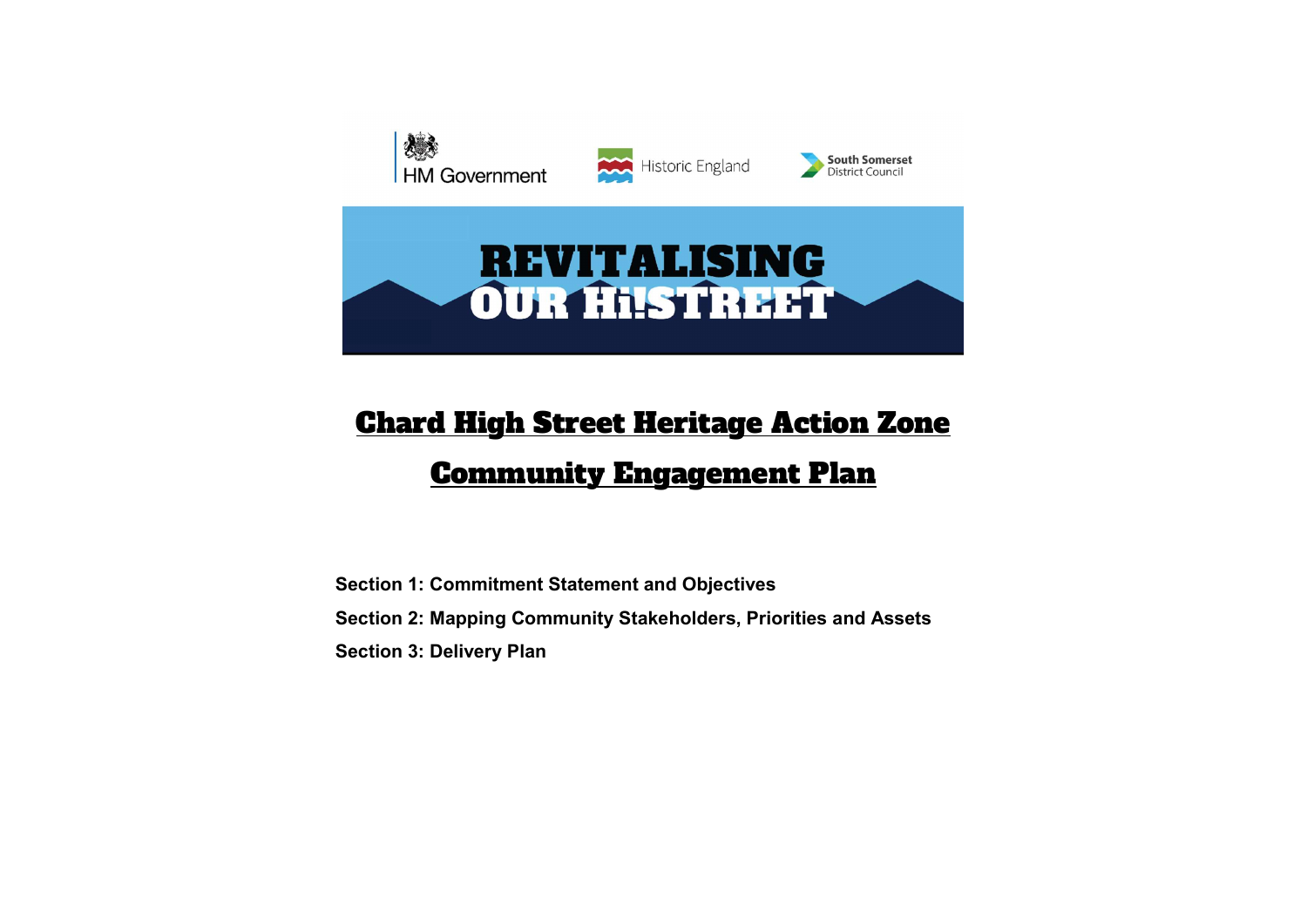



## SECTION 1: COMMITMENT STATEMENT AND OBJECTIVES

#### Statement of Commitment

South Somerset District Council is fully committed to positively engaging the Chard Regeneration Stakeholder Group and the wider community in the development and implementation of the whole of the HSHAZ programme, through the 4-year period of the project. We recognise that the wider community includes the full and diverse range of people that live in, visit, own property and work on the high street/town centre, and will strive to work with and meet the needs of a broad range of different community groups throughout the programme.

### Community Engagement Outcomes

Historic England have set out eight overarching community engagement outcomes that they wish to achieve through the HSHAZ programme:

- a. The needs, aspirations and involvement of local communities are embedded in the design, delivery and legacy of each project
- b. A broad and diverse range of people will be more aware, interested and meaningfully involved in the heritage of their high street
- c. Community wellbeing will have increased through community participation in heritage programmes and activities
- d. Communities will feel more invested in their high streets as places to live, learn, work and visit
- e. Local community organisations, groups and individuals will have learned new knowledge and skills

relating to heritage practice, management and advocacy

- f. Local community groups and organisations will have built capacity, learned skills and become more resilient through involvement in the programme
- g. The local economy will have been boosted through the contribution of local communities to the economic regeneration of the high streets
- h. The provision of local social and cultural spaces and services to support local communities will have increased through community engagement in high streets projects.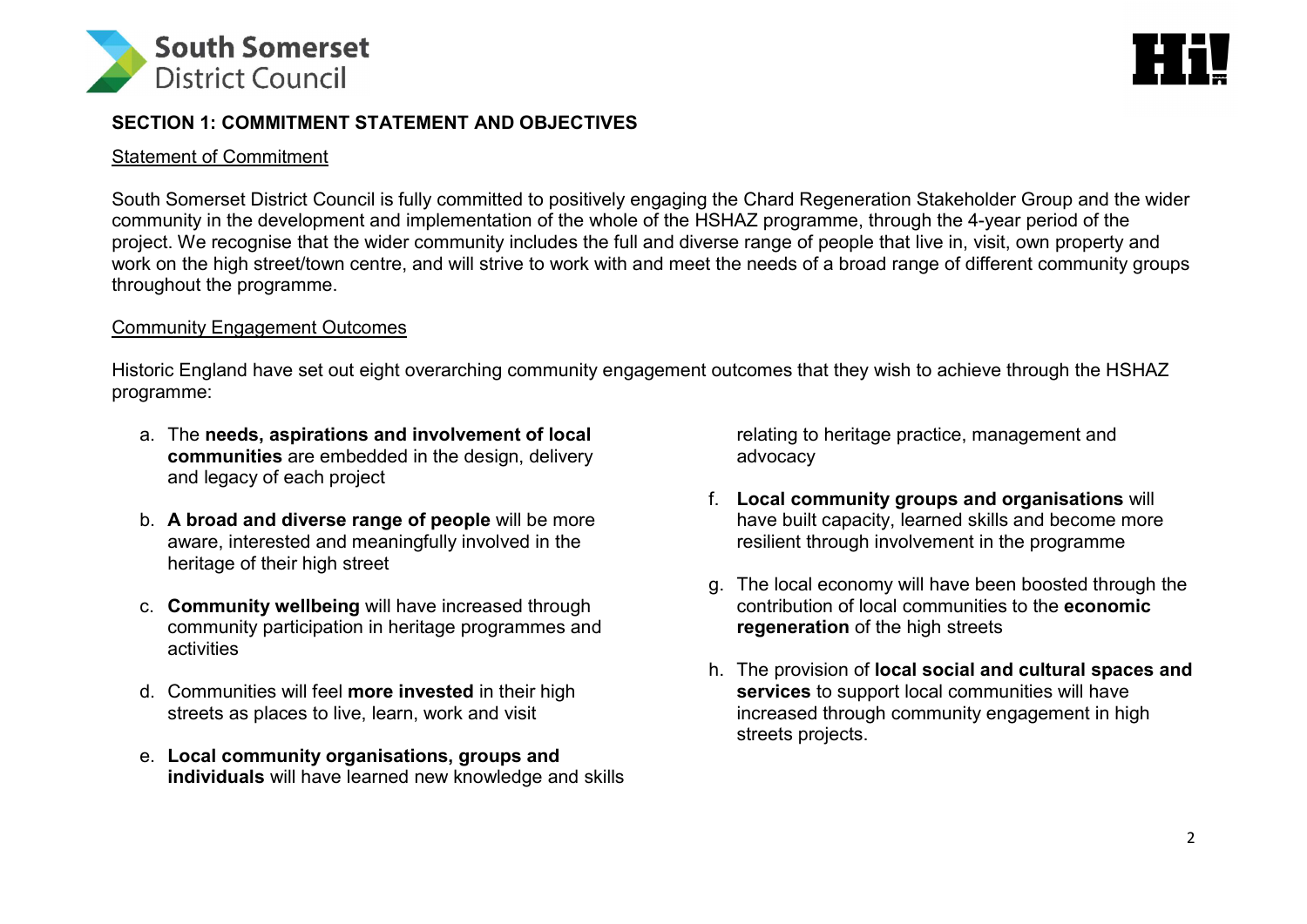



#### Community Engagement Objectives

SSDC fully supports these aims and has set objectives to work towards them through Chard's HSHAZ programme:

- Objective 1: Chard Stakeholder Group, local businesses and the wider community are kept informed about the programme and are regularly consulted to understand their needs and aspirations in respect of Chard HSHAZ, with a mechanism in place to ensure this influences programme decision-making.
- Objective 2: Members of the community including young people, traders, residents of the high street, members of the Portuguese and Polish community and those with particular health and wellbeing needs – will have the opportunity to participate in workshops and activities led by local organisations which develop heritage skills and an awareness and interest in the heritage of Chard's high street
- Objective 3: Members of the community participating in workshops and activities, as well as other community groups, are supported to become involved in the heritage of Chard high street in

ways defined by them so that they become champions of the high street and shape the legacy of the project

- Objective 4: Research and knowledge about the heritage of Chard's high street – including that held by or uncovered by the community – will be shared widely and creatively to reach a broad and diverse range of people and encourage visitors to the high street
- Objective 5: A consortium of community-based organisations will design and deliver a cultural programme that celebrates what is unique about Chard and brings footfall to the high street
- Objective 6: Local community groups and organisations have the opportunity to build capacity and reach potential new members/volunteers through involvement in HSHAZ activities and signposting of participants.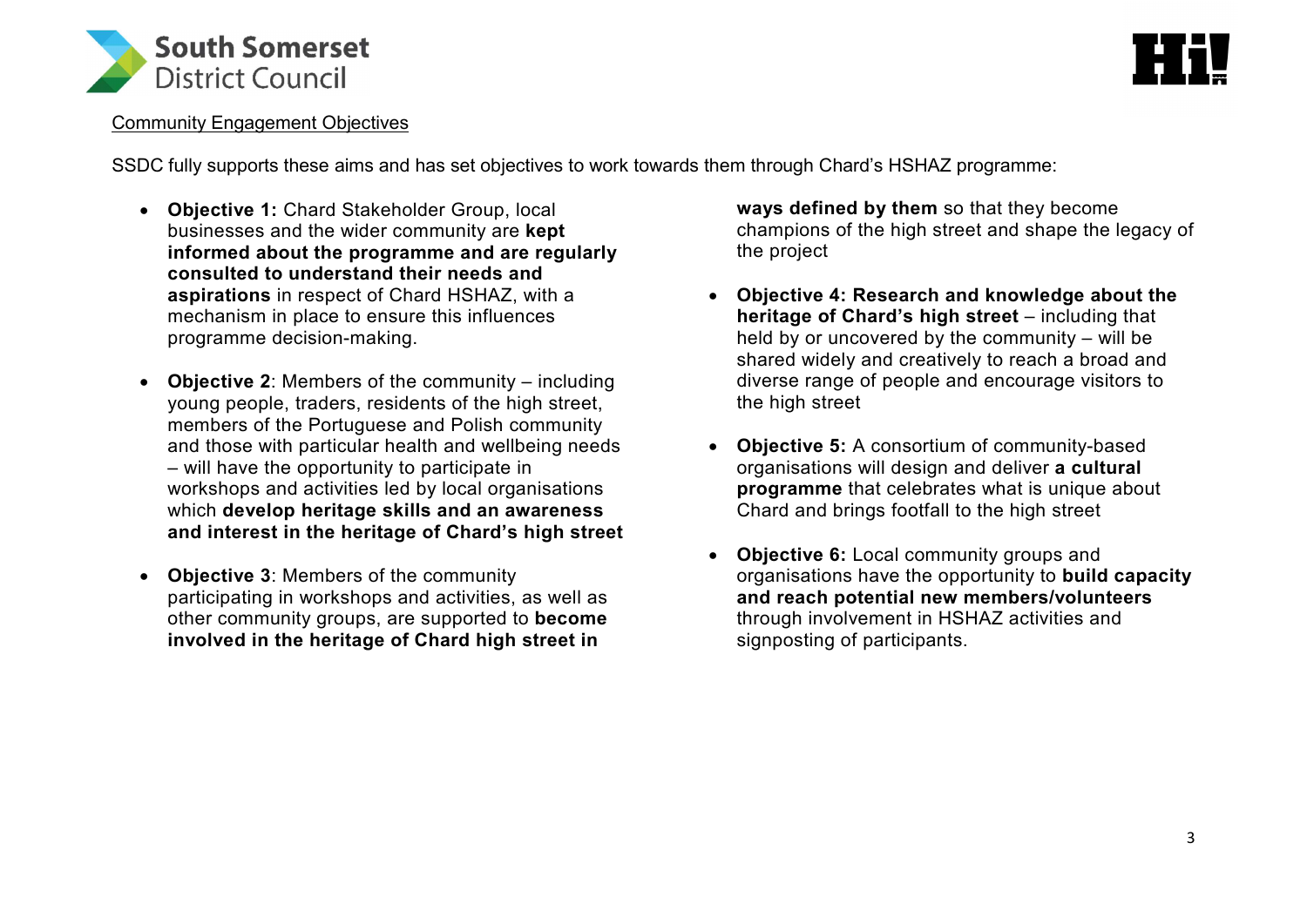



The matrix below demonstrates how each of the Chard HSHAZ Community Engagement objectives supports the overarching outcomes sought by Historic England.

| Chard HSHAZ community engagement objectives mapped to Historic England desired outcomes |                                                    |                                                   |                                           |                                                      |                                                                      |                                                    |                             |                                                    |  |
|-----------------------------------------------------------------------------------------|----------------------------------------------------|---------------------------------------------------|-------------------------------------------|------------------------------------------------------|----------------------------------------------------------------------|----------------------------------------------------|-----------------------------|----------------------------------------------------|--|
|                                                                                         | A:<br>Community<br>voice<br>embedded in<br>project | B:<br>A diverse<br>range of<br>people<br>involved | C:<br>Community<br>wellbeing<br>increased | D:<br>Communities<br>more invested<br>in high street | E:<br>New heritage<br>knowledge &<br>skills for orgs/<br>individuals | $F$ :<br>Increased org<br>capacity &<br>resilience | $G$ :<br>Economy<br>boosted | $H$ :<br>Increase in<br>social/ cultural<br>spaces |  |
| Objective 1:<br>Informing &<br>consulting                                               | ✓                                                  | ✓                                                 |                                           |                                                      |                                                                      |                                                    |                             |                                                    |  |
| Objective 2:<br>Participatory<br>activities                                             |                                                    | ✓                                                 |                                           | $\checkmark$                                         | ✓                                                                    | $\checkmark$                                       |                             |                                                    |  |
| Objective 3:<br>Self-defined<br>engagement                                              | ✓                                                  | ✓                                                 |                                           |                                                      |                                                                      |                                                    |                             |                                                    |  |
| Objective 4:<br>Research &<br>knowledge-<br>sharing                                     |                                                    |                                                   |                                           |                                                      |                                                                      |                                                    |                             |                                                    |  |
| Objective 5:<br>Cultural<br>programme                                                   | $\checkmark$                                       | ✓                                                 |                                           | ✓                                                    |                                                                      |                                                    | ✓                           |                                                    |  |
| Objective 6:<br>Capacity-<br>building                                                   |                                                    |                                                   |                                           |                                                      |                                                                      |                                                    |                             |                                                    |  |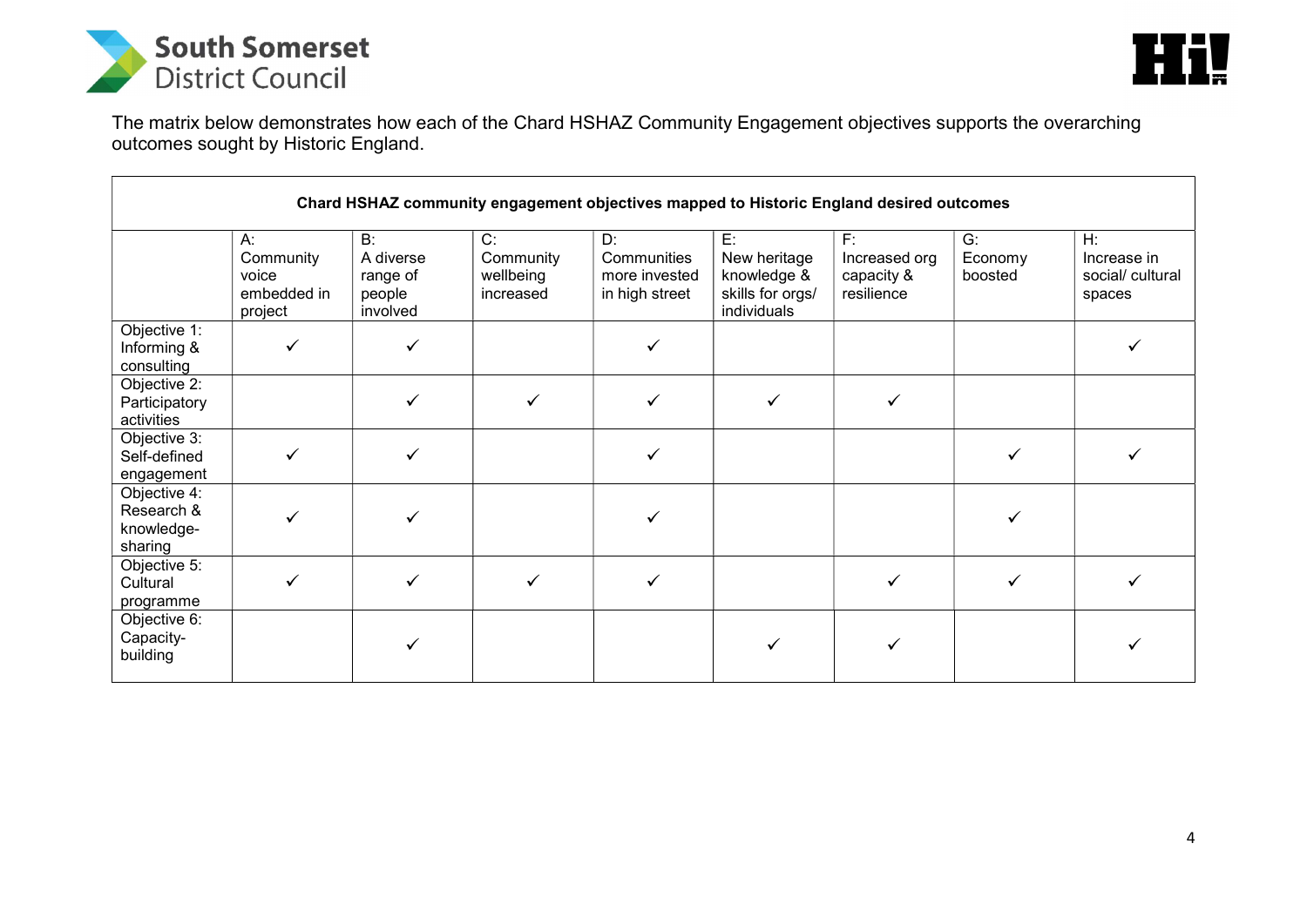



## SECTION 2: MAPPING COMMUNITY STAKEHOLDERS, PRIORITIES AND ASSETS

#### Understanding Chard

Chard Jocelyn Ward is within the 20% most deprived neighbourhoods in England, with the adjacent Chard Holyrood ward within the 30% most deprived. The town has a diverse population including a longstanding Portuguese community, as well as a more recent Eastern European community. On the Cooperative Community Wellbeing Index, the town scores almost the same as the national average.

- It scores relatively well on: Culture, Heritage and Leisure, Health and Equality,
- It scores poorly on: Education and Learning, Relationships and Trust, Economy, Work and Employment, and Housing, Space and Environment.
- It scores very low on Voice and Participation compared with the national average.

#### Community Groups

The Chard Stakeholder Group was formed as a consultative group to the Chard regeneration programme and as such their views have regularly fed into decision-making around the town's future including the HSHAZ bid. The current members are: Chard Town Council, Chard One, Chard Library, Chard Museum, Holyrood Academy, Somerset County Council (Highways), Devon & Somerset Fire Service, Essex House Medical Centre, Access For All, local business representatives (Eleos Café, Stuart Bull Antiques), Avon & Somerset Police, Chard Methodist Church and Chard Town Team.

In addition, there are over 120 community groups in the area, which we can reach out to through SSDC's Locality team and partners at Chard Town Council. They range in focus across health to arts, faith to sport. Appendix 10 in our Programme Design provided an initial list.

#### Community Cultural and Social Spaces

In addition to the outdoor spaces on the streets themselves, there are a number of local cultural and social venues on the high street, which we will seek to use and involve for events and activities. These include:

- Chard Guildhall, Fore Street
- Chard Museum, High Street
- Forefront Community Centre, Fore Street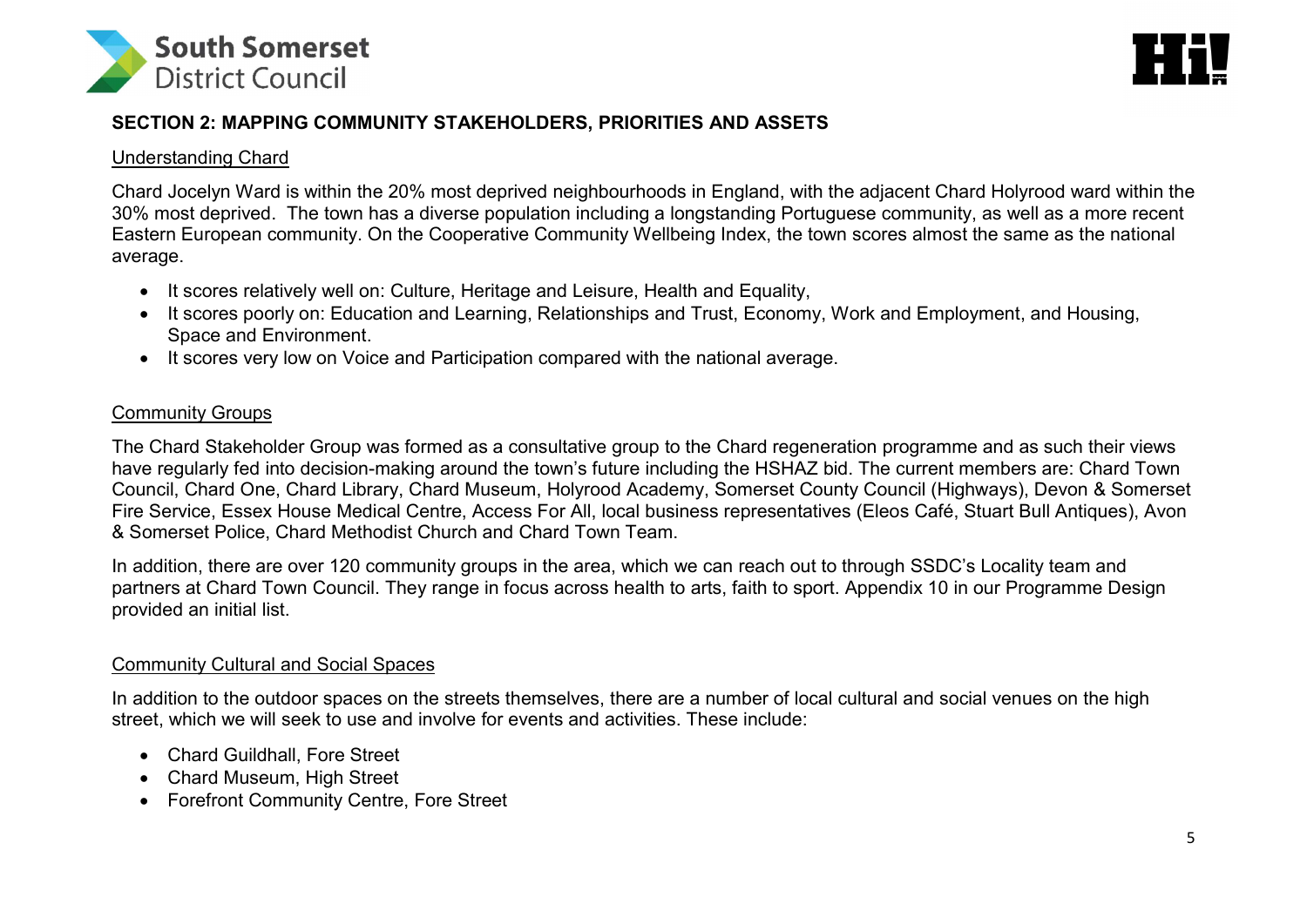



- Baptist Church, Holyrood Street
- Cafes, including:
	- o Saraiva's, High Street
	- o Eleos, Fore Street
	- o A Bite to Eat, Fore Street
	- o The Welcome Bap, Holyrood Street
- Chard Library, at Holyrood Lace Mill
- Chard Rugby Football Club, Essex Close off Fore Street
- Various shops/business premises, Fore Street and Holyrood Street
- Empty shop premises, Fore Street and Holyrood Street
- Courtroom, Manor Court House, Fore Street (privately owned)
- Chard School, Fore Street
- Chard Leisure Centre, off Fore Street.

## Local Heritage Organisations

There are a handful of key, local heritage organisations/groups that will need to be at the heart of delivering the community engagement plan if it is to be effective in achieving the objectives and outcomes set out in Section 1. Working with these particular organisations will build local capacity in heritage management and engagement, enabling a long-term legacy for Chard HSHAZ.

- 1. Chard Museum & Heritage Centre
- 2. Chard History Group
- 3. South West Heritage Trust
- 4. South Somerset Heritage Collection, formerly known as Community Heritage Access Centre (CHAC).

In addition, we will work closely with Historic England, in particular their research and listings teams.

## Community Engagement Priorities

In line with the outcomes and objectives above, we will seek to design a programme that invests in the capacity of the local heritage organisations, and pairs their knowledge and skills with community groups to deliver engaging activities. We intend to engage with residents/stakeholders from across Chard and its hinterland but, given Chard's demographics and the specific needs of the high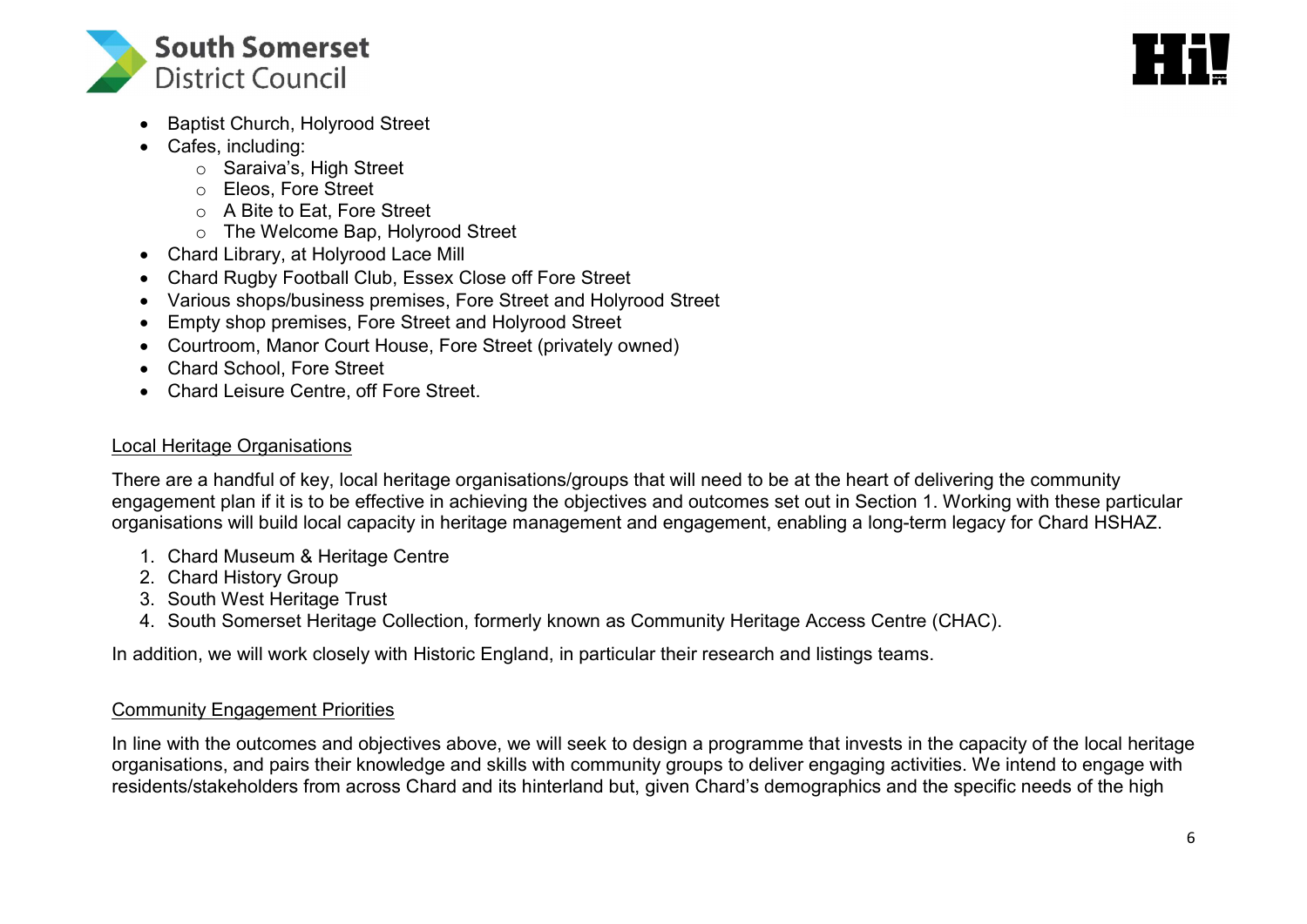



street, we will have some particular target groups in order to achieve the Community Engagement Outcomes. These target groups are:

- 1. Young people and children
- 2. Local businesses based on the high street
- 3. The Portuguese and Polish communities
- 4. Residents who live on the high street
- 5. Adults seeking to improve their wellbeing

To reach these communities, we will work with the most relevant community groups and make use of the most accessible venues or community spaces.

## SECTION 3: DELIVERY PLAN

## Past activity that informed the development of Chard HSHAZ

Public engagement relating to Chard's town centre regeneration had been under way for 2 years prior to bidding for HSHAZ funds. This included a series of open day events held to seek local views and regular press releases to ensure the local community is kept up to date. Feedback from the community shaped the development of the Chard Public Realm Strategy in 2019, which one part of the HSHAZ seeks to implement.

In addition, regular meetings with workshop sessions were held with the Chard Regeneration Stakeholder Group and local businesses, which included gaining local opinions to ensure that representative organisations and individuals have had a strong input into the development of ideas and plans for the High Street Heritage Action Zone programme, including this Community Engagement Plan.

This work with the wider community was extended through engagement with Chard's Holyrood Academy, where the students were briefed on the regeneration plans. They undertook their own in-school surveys and presented the findings to the regeneration team. This was followed by the development of a Geography A-Level case study on the town's regeneration including the HSHAZ project.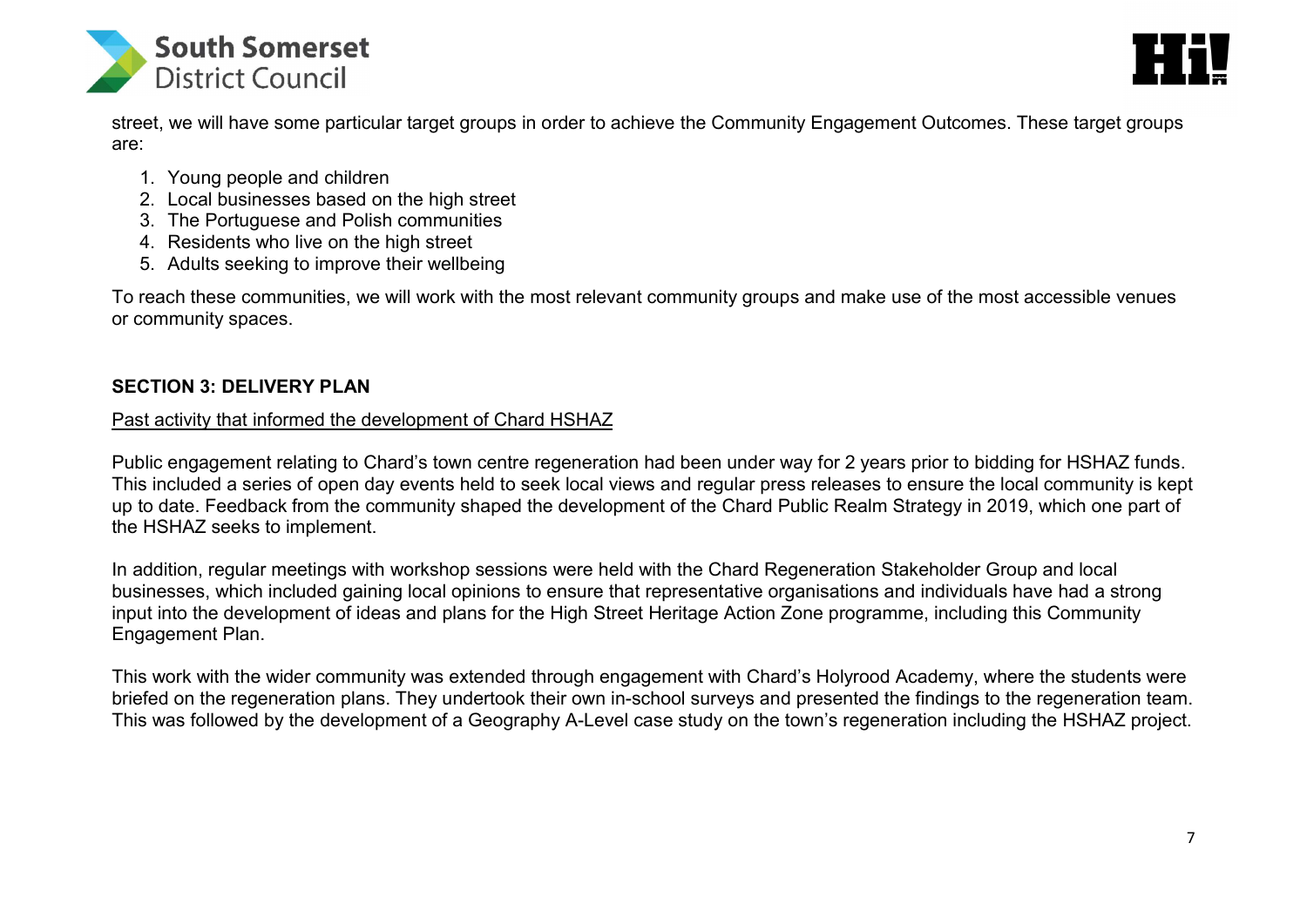



#### HSHAZ Community Engagement Activity

The task, now, is to continue this level of engagement, and deepen and expand it. SSDC will do this in three ways:

- 1. Deliver activity ourselves, working in partnership with the organisations listed in Section 2 above, and others
- 2. Procure/contract out activity to organisations which are best placed to deliver it
- 3. Offer small grants to organisations to carry out activity that they wish to deliver, in alignment with this Community Engagement Plan.

The table below indicates confirmed HSHAZ Community Engagement activity as of 1<sup>st</sup> April 2022. Proposals for grant funding should avoid duplicating these existing projects.

| <b>Activity</b>                                                                                                                                | <b>Delivery Partner</b>                                                   | <b>Status</b> | Year*        | <b>Target Group</b>                                                                                                   | <b>Community</b><br><b>Partner</b>                       | <b>Community</b><br><b>Spaces</b>                         |
|------------------------------------------------------------------------------------------------------------------------------------------------|---------------------------------------------------------------------------|---------------|--------------|-----------------------------------------------------------------------------------------------------------------------|----------------------------------------------------------|-----------------------------------------------------------|
| Form Cultural Programme<br>consortium                                                                                                          | <b>SSDC</b>                                                               | Complete      | $\mathbf{1}$ | Local organisations                                                                                                   | Chard Town<br>Council                                    | N/A                                                       |
| <b>Consultation on Holyrood Street</b><br>parking                                                                                              | <b>SSDC</b>                                                               | Complete      | 1            | General + Local<br><b>Businesses</b>                                                                                  | N/A                                                      | <b>Street</b>                                             |
| Heritage Open Days throughout the<br>town centre                                                                                               | Chard-based<br>organisations and<br>individuals with<br>heritage to share | Confirmed     | 2, 3, 4      | General                                                                                                               | Chard<br>Museum,<br><b>Chard Town</b><br>Council         | Museum,<br>Guildhall, and<br>other heritage<br>properties |
| Hidden High Street Histories: town<br>centre heritage walks updated and<br>re-published in print and as sound<br>files, inc. translations      | <b>Chard Museum</b>                                                       | Confirmed     | $2 - 3$      | Young People &<br>Children,<br>Portuguese & Polish<br>communities,<br>Adults seeking to<br>improve their<br>wellbeing | N/A                                                      | Street,<br><b>Museum</b>                                  |
| Hidden High Street Histories: town<br>centre heritage walks developed as<br>walking tours – train new walk<br>leaders and deliver guided walks | <b>Chard Museum</b>                                                       | Confirmed     | $2 - 4$      | Young People &<br>Children,<br>Adults seeking to<br>improve their<br>wellbeing                                        | Chard WATCH,<br>Somerset<br><b>Action Sport</b><br>Group | <b>Street</b><br>Museum                                   |
| <b>Hidden High Street Histories</b><br>(business history project) -                                                                            | <b>Chard Museum</b>                                                       | Confirmed     | $2 - 3$      | All target groups                                                                                                     | Local<br>businesses,                                     | <b>Street</b><br>Museum                                   |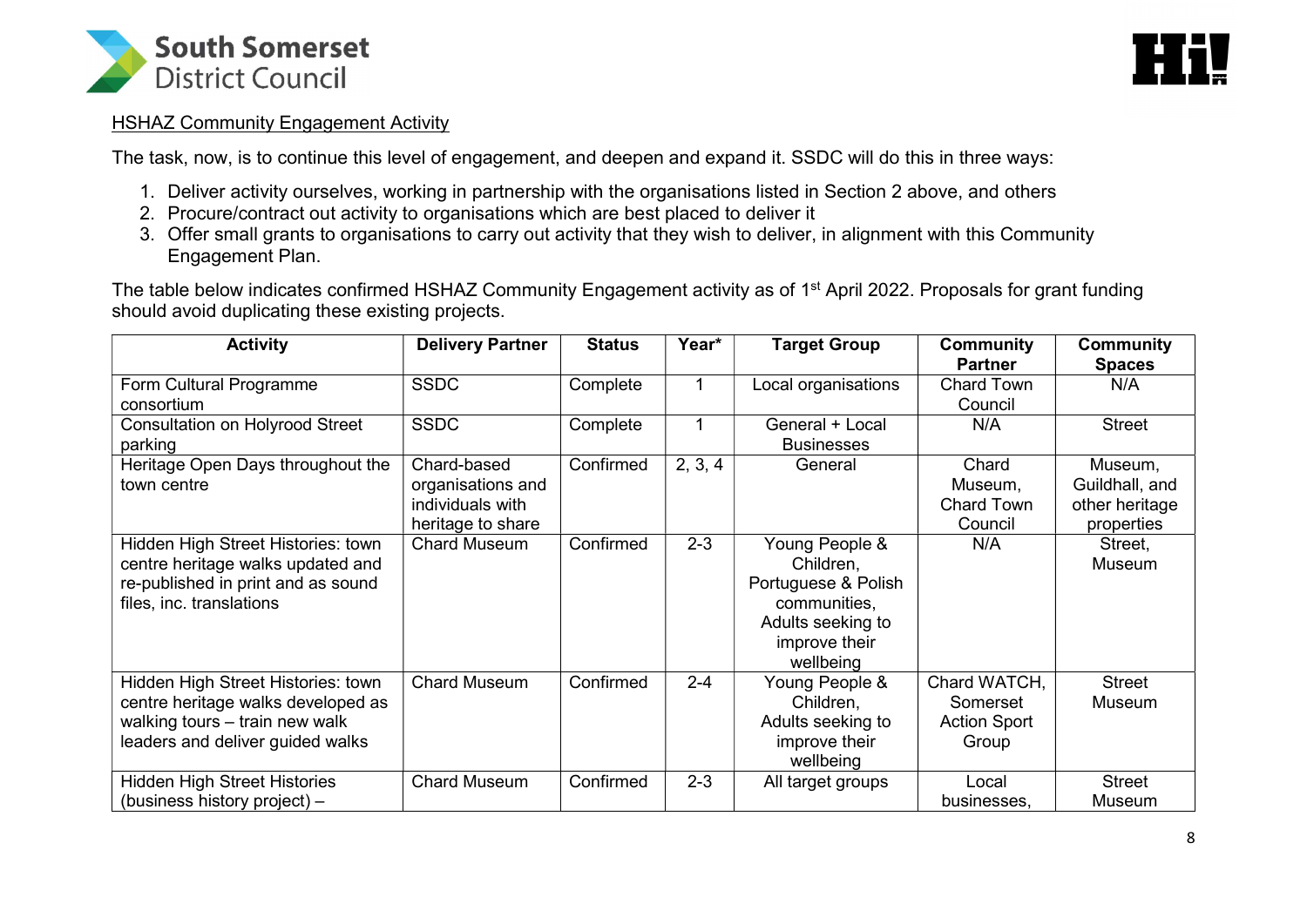



| research the history of local          |                         |           |                |                   | U3A                   | Shops/Business  |
|----------------------------------------|-------------------------|-----------|----------------|-------------------|-----------------------|-----------------|
| businesses/shops, photography of       |                         |           |                |                   | Photographic          | <b>Premises</b> |
| current business owners/staff,         |                         |           |                |                   | Group,                |                 |
| publication of book (history of street |                         |           |                |                   | <b>Others TBC</b>     | Museum          |
| names)                                 |                         |           |                |                   |                       |                 |
| Chard Shop Front Design Guide          | <b>SSDC</b>             | Complete  | $\overline{2}$ | General           | <b>Chard Town</b>     | Guildhall       |
| consultation - informal and formal     |                         |           |                |                   | Council               |                 |
| Local festivals – attend local events  | <b>SSDC</b>             | Confirmed | $2 - 4$        | General           | <b>Chard Town</b>     | Various         |
| to share information, invite           |                         |           |                |                   | Team, Chard           |                 |
| involvement & suggestions for          |                         |           |                |                   | Town Council,         |                 |
| further activity                       |                         |           |                |                   | <b>Chard Carnival</b> |                 |
| Day-to-day public liaison during the   | Alun Griffiths Ltd      | Confirmed | $2 - 3$        | Local businesses, | N/A                   | <b>Street</b>   |
| public realm works                     |                         |           |                | residents/general |                       |                 |
| Chard Revealed: historic town          | <b>SSDC</b>             | Confirmed | 3              | General           | Chard                 | Guildhall       |
| centre photography exhibition, with    |                         |           |                |                   | Museum,               |                 |
| contributions from the community       |                         |           |                |                   | Chard History         |                 |
|                                        |                         |           |                |                   | Group                 |                 |
|                                        |                         |           |                |                   | (Facebook             |                 |
|                                        |                         |           |                |                   | group)                |                 |
| Enriching the List: add local          | <b>Historic England</b> | Confirmed | $3-4$          | General           | <b>TBC</b>            | TBC             |
| knowledge and photographs to the       |                         |           |                |                   |                       |                 |
| online platform for Listed buildings   |                         |           |                |                   |                       |                 |

\* Chard High Street Heritage Action Zone runs from October 2020 to March 2024. Years align with SSDC's financial year, as follows:

Year 1: 1st April 2020 to 31st March 2021

Year 2: 1st April 2021 to 31st March 2022

Year 3: 1<sup>st</sup> April 2022 to 31<sup>st</sup> March 2023

Year 4: 1<sup>st</sup> April 2023 to 31<sup>st</sup> March 2024.